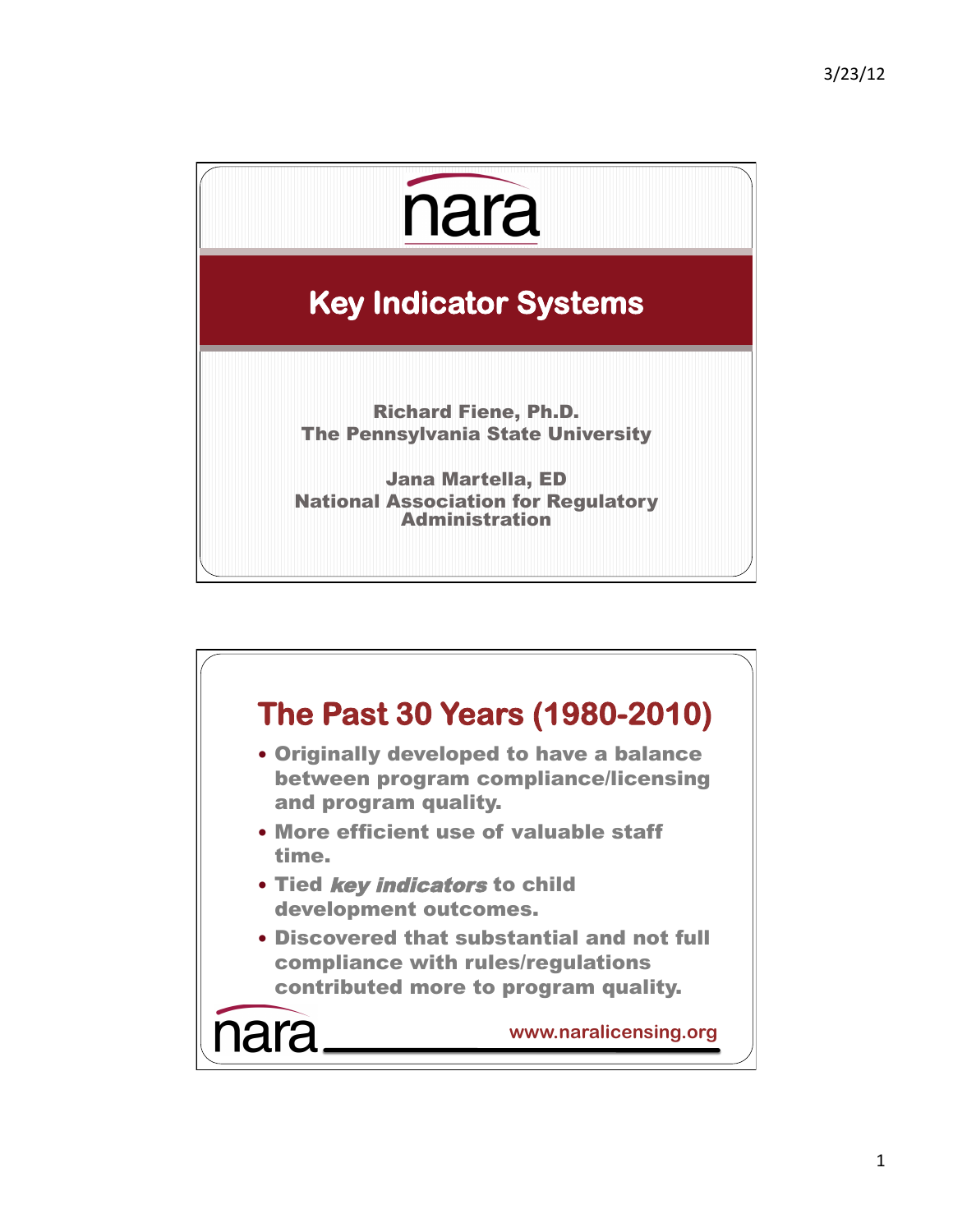

- Used primarily in licensing child care.
- Developed National Child Care Benchmarks (the 13 child care indicators) based upon approximately 30 states Licensing Indicator Systems. Developed national data base.
- Was the precursor and ushered in risk assessment and differential monitoring when key indicators are merged with licensing weighting systems.

nara

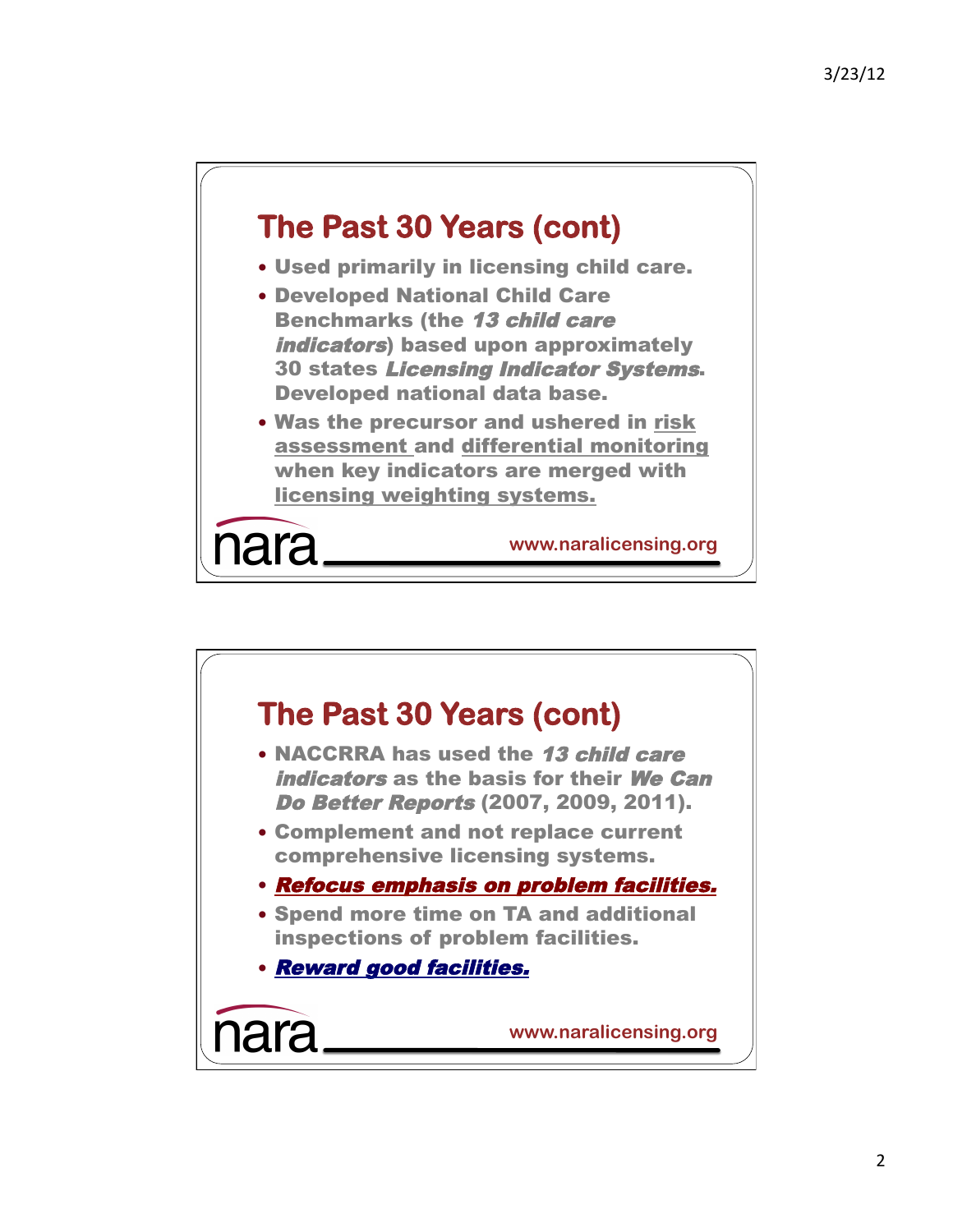

- Focus in using the Key Indicator Systems Methodology has changed from a balancing act to one of necessity as states deal with very large budget shortfalls.
- More emphasis on the cost savings related to the Key Indicator Systems Methodology.
- **Expansion of the Key Indicator Systems Methodology from just child care** services to all human services.

ara

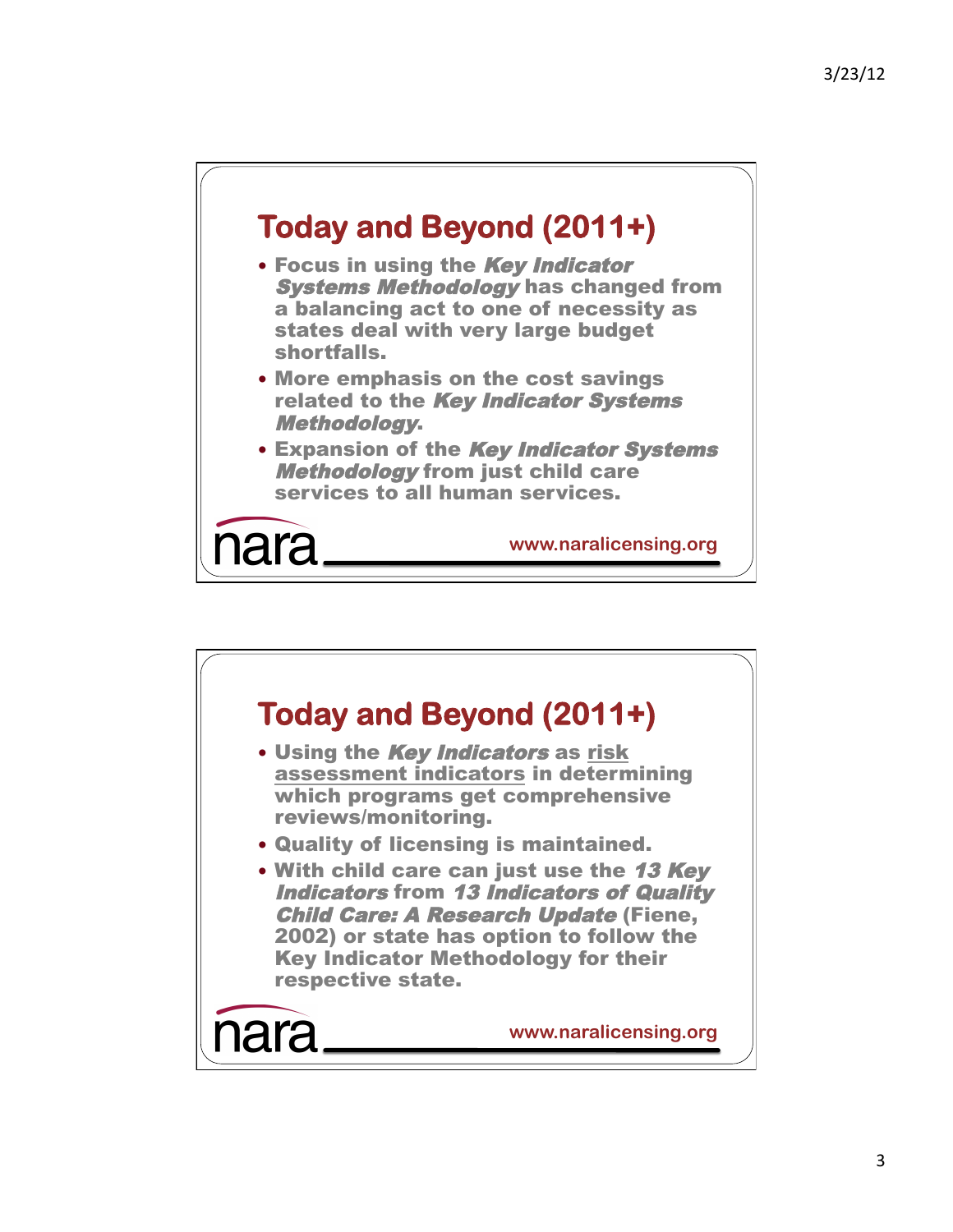

## **Key Indicator Systems Summary**  1980 - 2010 2011+

- Time savings only.
- Child care mostly.
- Child care benchmarking.
- Substantial compliance.
- Safeguards.
- Tied to outcomes study.
- Adult residential PA.
- Child residential PA.
- Risk assessment/ weighting.
- Time and cost savings.
- All services.
- Benchmarks in all services.
- CC national benchmarks.
- Safeguards.
- Tied to outcomes study.
- National benchmarks.
- National benchmarks.
- Risk assessment/ weighting.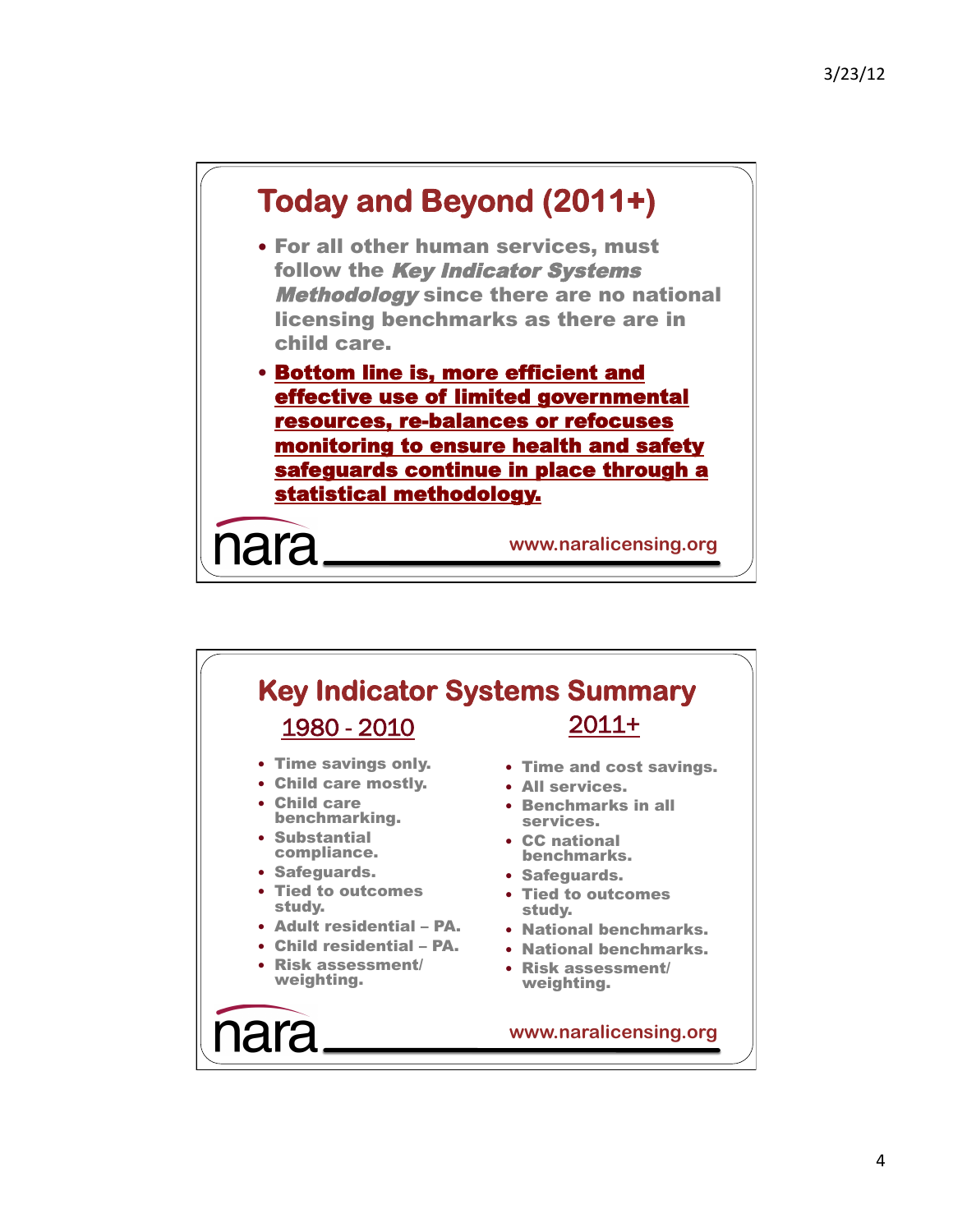## **13 Do's & Don'ts, Pre-Requisites**

- Don't take indicators from one service type and apply it to another.
- Need National Benchmarks to go from one state to another state.
- Rules must be comprehensive, well written & reasonable.
- Compliance tool should be in place.
- Rules should be in effect at least one year.
- Can add high risk items to the indicators.
- Can add random items to the indicators.
- Full license for past two years.
- Weighting score above a specific threshold.
- No complaints.
- Number of clients served has not increased more than 10% in past year.
- No significant turnover in past year.
- Full inspection every third year.

ara